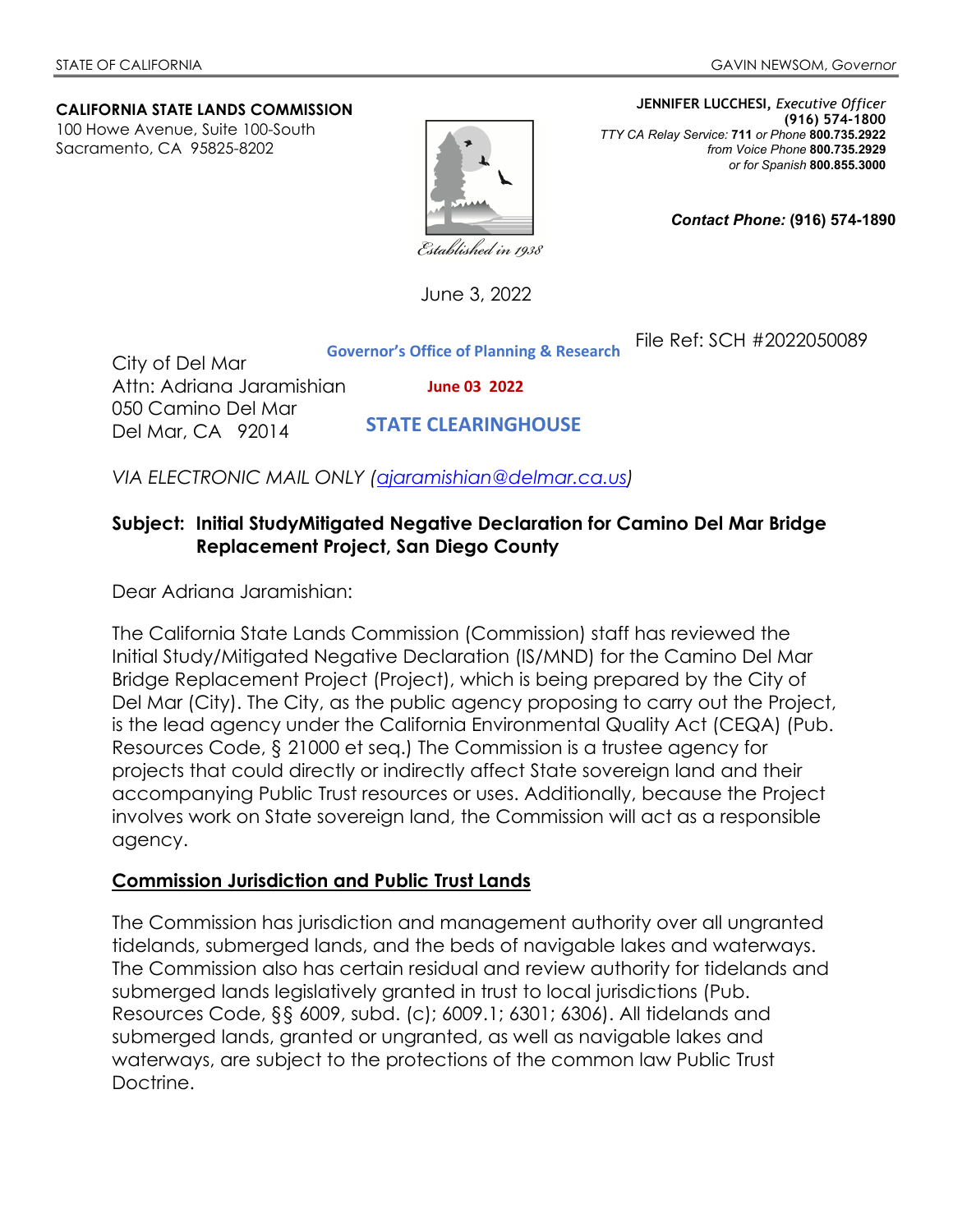As general background, the State of California acquired sovereign ownership of all tidelands and submerged lands and beds of navigable lakes and waterways upon its admission to the United States in 1850. The State holds these lands for the benefit of all people of the state for statewide Public Trust purposes, which include but are not limited to waterborne commerce, navigation, fisheries, water-related recreation, habitat preservation, and open space. On tidal waterways, the State's sovereign fee ownership extends landward to the mean high tide line, except for areas of fill or artificial accretion or where the boundary has been fixed by agreement or a court.

After review of the information contained in the IS/MND, the existing bridge crossing the San Dieguito River is located on State sovereign tide and submerged land under the jurisdiction of the Commission. In June 2000, the Commission authorized the issuance of Lease No. PRC 8181.9 with the City of Del Mar for the bridge right-of-way. Based upon the information provided and a review of our in-house records, it appears the project will expand the bridge beyond the existing lease area. Therefore, the proposed project will require an application for a new lease or an amendment of the existing lease. An application may be submitted to the Commission through the online application portal (OSCAR.slc.ca.gov). If you have questions specific to jurisdiction, lease provisions, or the application process, please contact Public Land Management Specialist Kelly Connor (contact information below).

## **Project Description**

The City is proposing to replace the existing Camino Del Mar bridge (Bridge No. 57C-0209) to provide continued vehicle, pedestrian, and bicycle movement along Camino Del Mar as it crosses the San Dieguito Lagoon. The Project would maintain critical north-south access along the same horizontal roadway alignment with an improved design for access and public safety, and improved reliability of future access in consideration of projected coastal hazards. The replacement bridge design consists of a five-span, cast-in-place, prestressed concrete box girder bridge that would be slightly longer, wider, and higher than the existing bridge. The number of piers (footers) in the lagoon would be reduced from 10 to 4. The roadway approach zones within Camino Del Mar would also require modifications to accommodate the raised elevation of the bridge.

The City proposes to implement the Project to meet the following objectives and needs:

- Reduce the number of piers in the lagoon
- Accommodate two-way pedestrian and bicycle movement across the bridge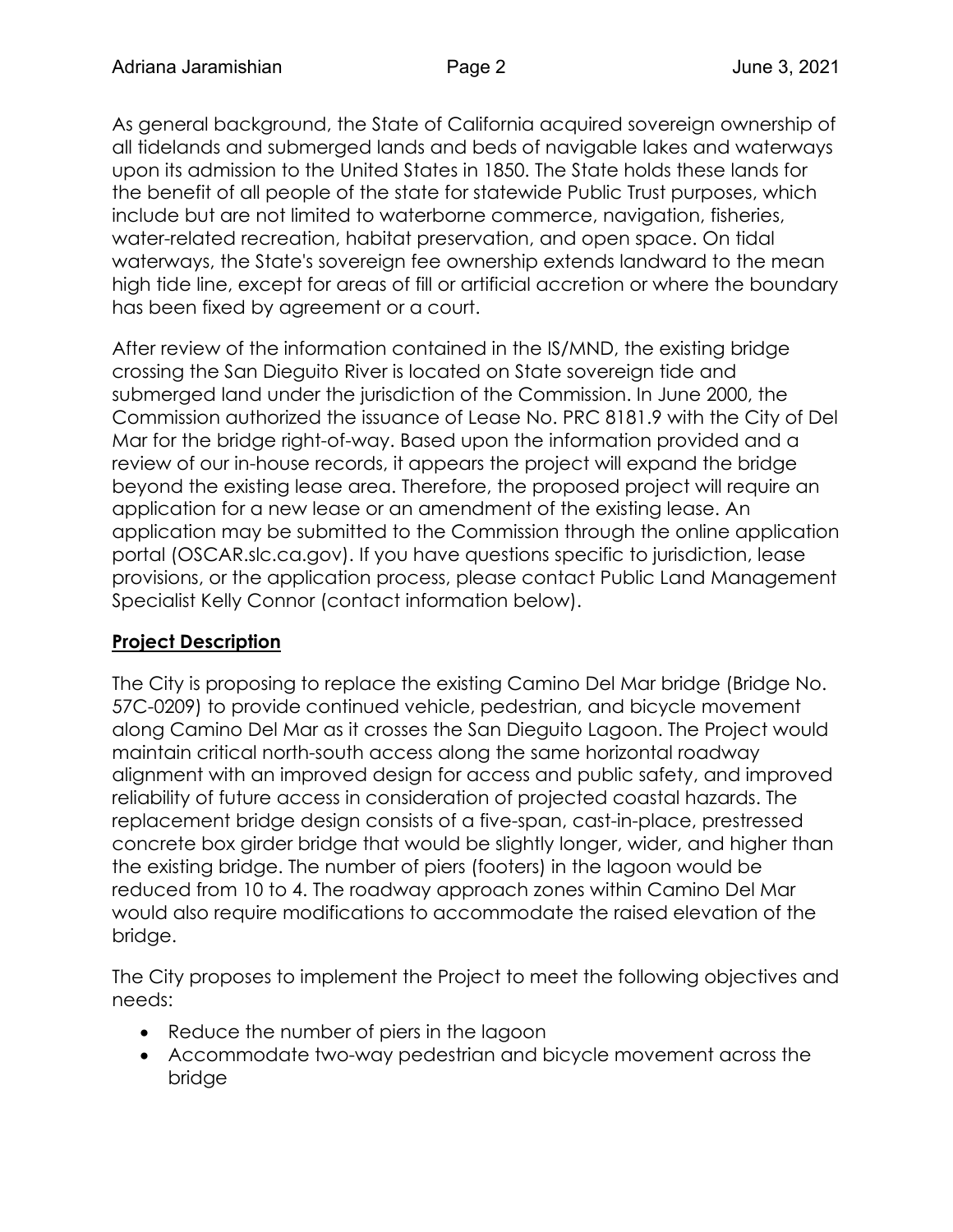Accommodate a sea level rise scenario of 38 inches during a 100-year flood event

From the Project Description, Commission staff understands that the Project would include the following components that have potential to affect State sovereign land:

- Temporary access for Installation of a cofferdam system and work trestles
- Pier removal
- Installation of new piers

# **Environmental Review**

Commission staff requests that the City consider the following comments on the Project's IS/MND to ensure that impacts to State sovereign land are adequately analyzed for the Commission's use of the IS/MND when considering a future lease application for the Project.

## General Comments

1. Project Description: A thorough and complete Project Description should be included in the Construction Methods and Phasing section in order to facilitate meaningful environmental review of potential impacts, mitigation measures, and alternatives. The Project description should be as precise as possible in describing the details of all allowable activities (e.g., types of equipment or methods that would be used, maximum area of impact or volume of sediment removed or disturbed, seasonal work windows, locations for material disposal, etc.), as well as the details of the timing and length of activities. In particular, illustrate on figures and engineering plans and provide written description of activities occurring below the mean high tide line for Project area waterways.

The IS/MND states, on page 3, that "Temporary construction easements would be obtained from the California State Lands Commission for the temporary work trestle that would temporarily encroach into state tidelands…" To clarify, all construction activities occurring on lands under the Commission's jurisdiction will require a lease or lease amendment from the Commission, which the Commission may issue in its sole discretion. Thorough descriptions will facilitate Commission staff's determination of the extent and locations of its leasing jurisdiction, make for a more robust analysis of the work that may be performed, and minimize the potential for subsequent environmental analysis to be required.

Commission staff request that more detail be provided in the Construction Methods and Phasing section regarding the following: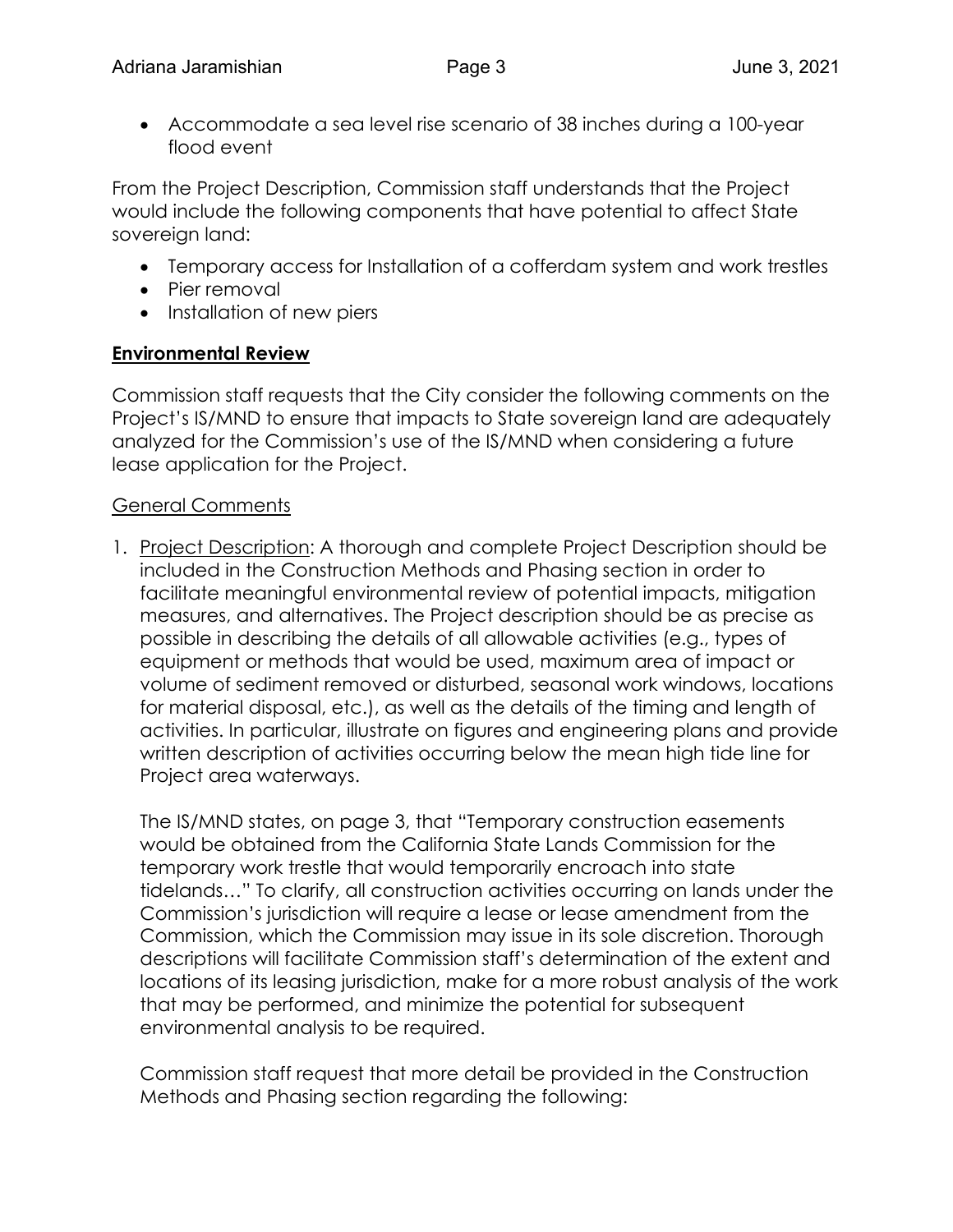- What type of cofferdam will be used to dewater the construction area? What equipment will be used for installation and removal?
- What equipment will be used for installation and removal of the trestle?
- How will the pier footers be removed and the new pier footers installed? What equipment will be used and where will it be placed?
- How will the Project prevent debris from falling into the San Dieguito River lagoon during construction?

## Biological Resources

2. Page 33 of the IS/MND states that "Relative to potential interference with the movement of native resident or migratory fish, construction of the replacement bridge would temporarily disturb benthic and aquatic habitats within the lagoon," however, fish and other aquatic species (other than eelgrass) are not discussed in the Biological Resources section. Commission staff requests that the IS/MND include additional information on the benthic and aquatic species affected by Project construction (including the use of a vibratory pile driver as mentioned in the "Noise" section).

## Cultural Resources

3. Title to Resources Within Commission Jurisdiction: The IS/MND should state that the title to all cultural resources on or in the tide and submerged lands of California is vested in the State and under the jurisdiction of the Commission (Pub. Resources Code, § 6313). Commission staff requests that the City consult with Staff Attorney Jamie Garrett should any cultural resources on state lands be discovered during construction of the proposed Project.

Staff requests that the following statement be included in the IS/MND's Mitigation Monitoring Program: "The final disposition of archaeological, historical, and paleontological resources recovered on State land under the jurisdiction of the California State Lands Commission must be approved by the Commission."

## Climate Change

4. The Project is designed to accommodate 38 inches of sea level rise during a 100-year flood scenario because, based on preliminary design studies, "[i]n scenarios where the projected sea level rise exceeds an increased water surface elevation of 38 inches, the bridge would cease to be connected to a functional roadway system due to flooding of the connecting roadway to the south." While the IS/MND describes this as "a mid-range sea level rise scenario," that is based on an outdated 2012 National Research Council Report. More recent reports, such as the 2018 Ocean Protection Council